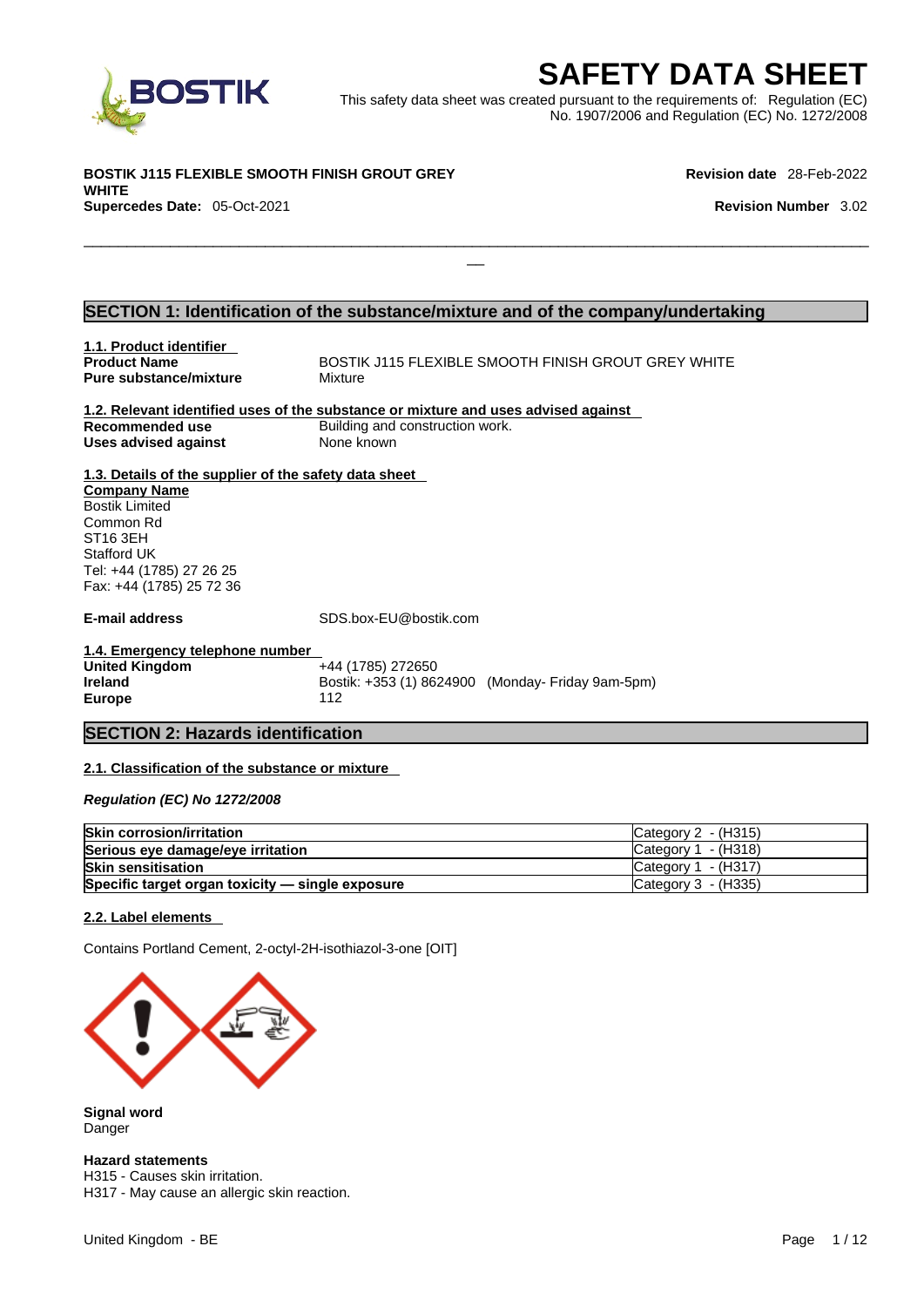$\Box$ 

\_\_ **BOSTIK J115 FLEXIBLE SMOOTH FINISH GROUT GREY WHITE Supercedes Date:** 05-Oct-2021 **Revision Number** 3.02

**Revision date** 28-Feb-2022

H318 - Causes serious eye damage.

H335 - May cause respiratory irritation.

#### **Precautionary Statements - EU (§28, 1272/2008)**

P101 - If medical advice is needed, have product container or label at hand

- P102 Keep out of reach of children
- P260 Do not breathe dust

P271 - Use only outdoors or in a well-ventilated area

P280 - Wear protective gloves/protective clothing/eye protection/face protection

P302 + P352 - IF ON SKIN: Wash with plenty of water and soap

P305 + P351 + P338 - IF IN EYES: Rinse cautiously with water for several minutes. Remove contact lenses, if present and easy to do. Continue rinsing

P310 - Immediately call a POISON CENTER or doctor

P362 + P364 - Take off contaminated clothing and wash it before reuse

P403 + P233 - Store in a well-ventilated place. Keep container tightly closed

P405 - Store locked up

P501 - Dispose of contents/ container to an approved waste disposal plant

#### **2.3. Other hazards**

When cement reacts with water a strong alkaline solution is produced. Prolonged contact with wet cement or wet concrete may cause serious burns because they develop without pain being felt e.g. when kneeling in wet cement even when wearing trousers. Frequent inhalation of large quantities of cement dust over a long period of time increases the risk of developing lung disease. Product dust may be irritating to eyes, skin and respiratory system. Repeated exposure may cause skin dryness or cracking.

#### **PBT & vPvB**

This mixture contains no substance considered to be persistent, bioaccumulating or toxic (PBT). This mixture contains no substance considered to be very persistent nor very bioaccumulating (vPvB).

### **SECTION 3: Composition/information on ingredients**

#### **3.1 Substances**

Not applicable

#### **3.2 Mixtures**

| <b>Chemical name</b>                  | <b>EC No</b> | <b>CAS No</b> | Weight-%     | <b>Classification</b><br>according to<br><b>Regulation (EC)</b><br>No. 1272/2008<br>[CLP]        | <b>Specific</b><br>concentration limit<br>(SCL) | <b>REACH</b><br>registration<br>number |
|---------------------------------------|--------------|---------------|--------------|--------------------------------------------------------------------------------------------------|-------------------------------------------------|----------------------------------------|
| Quartz                                | 238-878-4    | 14808-60-7    | $40 - 80$    | $\lambda$                                                                                        | $\blacksquare$                                  | $[4]$                                  |
| <b>Portland Cement</b>                | 266-043-4    | 65997-15-1    | $40 - 80$    | STOT SE 3<br>(H335)<br>Skin Irrit. 2<br>(H315)<br>Eye Dam. 1<br>(H318)<br>Skin Sens. 1<br>(H317) |                                                 | $[5]$                                  |
| 2-octyl-2H-isothiazol-3-o<br>ne [OIT] | 247-761-7    | 26530-20-1    | $0.01 - 0.1$ | Acute Tox. 3<br>(H301)<br>Acute Tox. 3<br>(H311)<br>Acute Tox. 3<br>(H331)                       | $\wedge$                                        |                                        |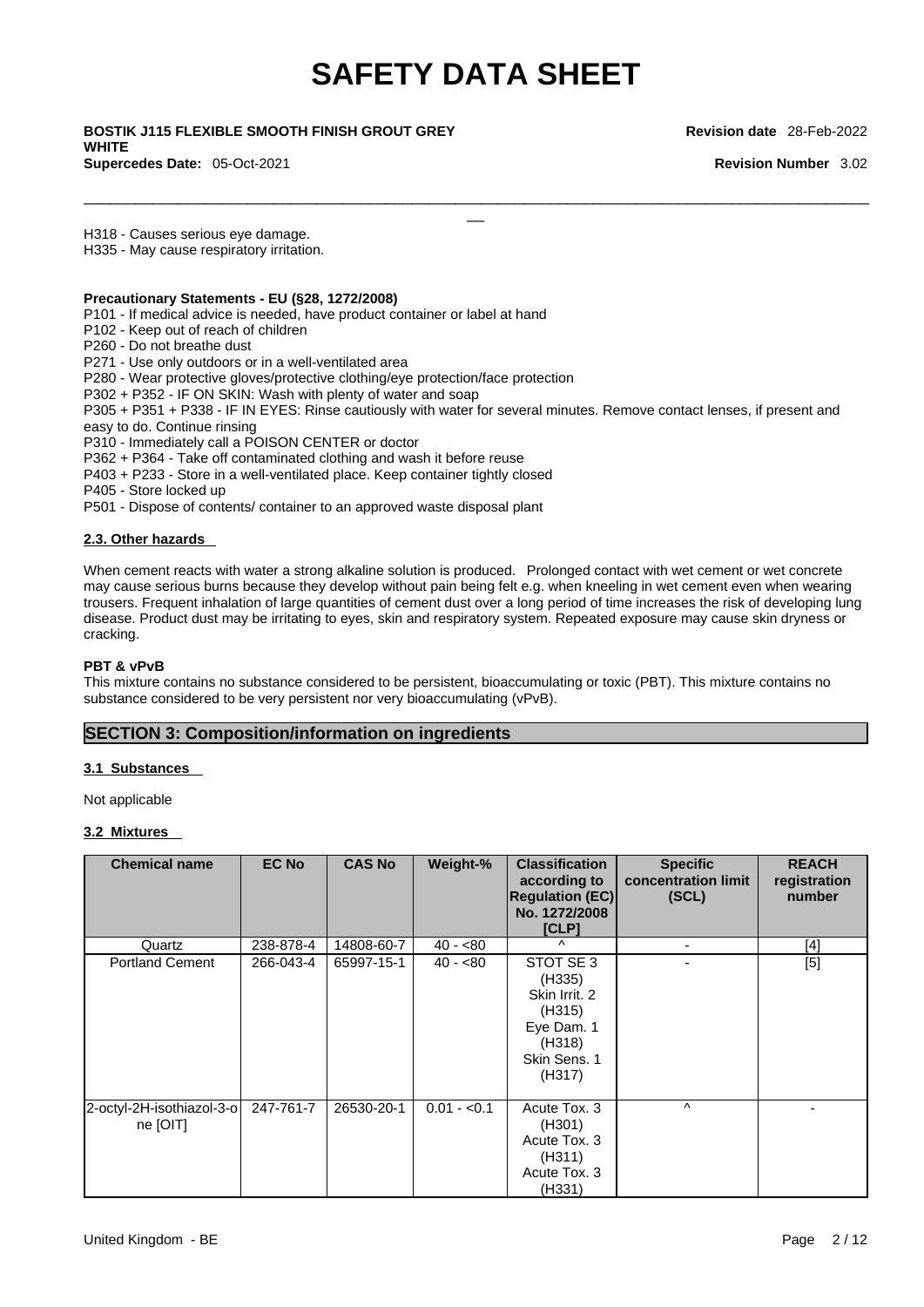\_\_ **BOSTIK J115 FLEXIBLE SMOOTH FINISH GROUT GREY WHITE Supercedes Date:** 05-Oct-2021 **Revision Number** 3.02

#### **Revision date** 28-Feb-2022



NOTE [4] - This substance is exempted from registration according to the provisions of Article 2(7)(a) and Annex IV of REACH

NOTE [5] - This substance is exempted from registration according to the provisions of Article  $2(7)(a)$  and Annex V of REACH

### **Full text of H- and EUH-phrases: see section 16**

Note:  $\wedge$  indicates not classified, however, the substance is listed in section 3 as it has an OEL

This product does not contain candidate substances of very high concern at a concentration >=0.1% (Regulation (EC) No. 1907/2006 (REACH), Article 59)

| <b>SECTION 4: First aid measures</b>   |                                                                                                                                                                                                                                                                                                                                                                                                                                                      |
|----------------------------------------|------------------------------------------------------------------------------------------------------------------------------------------------------------------------------------------------------------------------------------------------------------------------------------------------------------------------------------------------------------------------------------------------------------------------------------------------------|
| 4.1. Description of first aid measures |                                                                                                                                                                                                                                                                                                                                                                                                                                                      |
| <b>General advice</b>                  | If medical advice is needed, have product container or label at hand.                                                                                                                                                                                                                                                                                                                                                                                |
| <b>Inhalation</b>                      | Remove to fresh air. Get medical attention immediately if symptoms occur. IF exposed<br>or concerned: Get medical advice/attention.                                                                                                                                                                                                                                                                                                                  |
| Eye contact                            | Do not rub affected area. Immediately flush with plenty of water. After initial flushing,<br>remove any contact lenses and continue flushing for at least 15 minutes. Consult an<br>ophthalmologist.                                                                                                                                                                                                                                                 |
| <b>Skin contact</b>                    | Brush off loose particles from skin. Remove material from skin immediately. Take off<br>contaminated clothing and wash it before reuse. In the case of skin irritation or allergic<br>reactions see a doctor.                                                                                                                                                                                                                                        |
| <b>Ingestion</b>                       | Rinse mouth. Never give anything by mouth to an unconscious person. Do NOT induce<br>vomiting. Call a doctor.                                                                                                                                                                                                                                                                                                                                        |
| Self-protection of the first aider     | Avoid contact with skin, eyes or clothing. Wear personal protective clothing (see section<br>8).                                                                                                                                                                                                                                                                                                                                                     |
|                                        | 4.2. Most important symptoms and effects, both acute and delayed                                                                                                                                                                                                                                                                                                                                                                                     |
| <b>Symptoms</b>                        | Burning sensation. Itching. Rashes. Hives. Causes serious eye damage. Irritating to<br>skin. Inhalation of dust in high concentration may cause irritation of respiratory system.<br>When cement reacts with water a strong alkaline solution is produced. Prolonged<br>contact with wet cement or wet concrete may cause serious burns because they develop<br>without pain being felt e.g. when kneeling in wet cement even when wearing trousers. |
|                                        | 4.3. Indication of any immediate medical attention and special treatment needed                                                                                                                                                                                                                                                                                                                                                                      |
| Note to doctors                        | May cause sensitisation in susceptible persons. Treat symptomatically.                                                                                                                                                                                                                                                                                                                                                                               |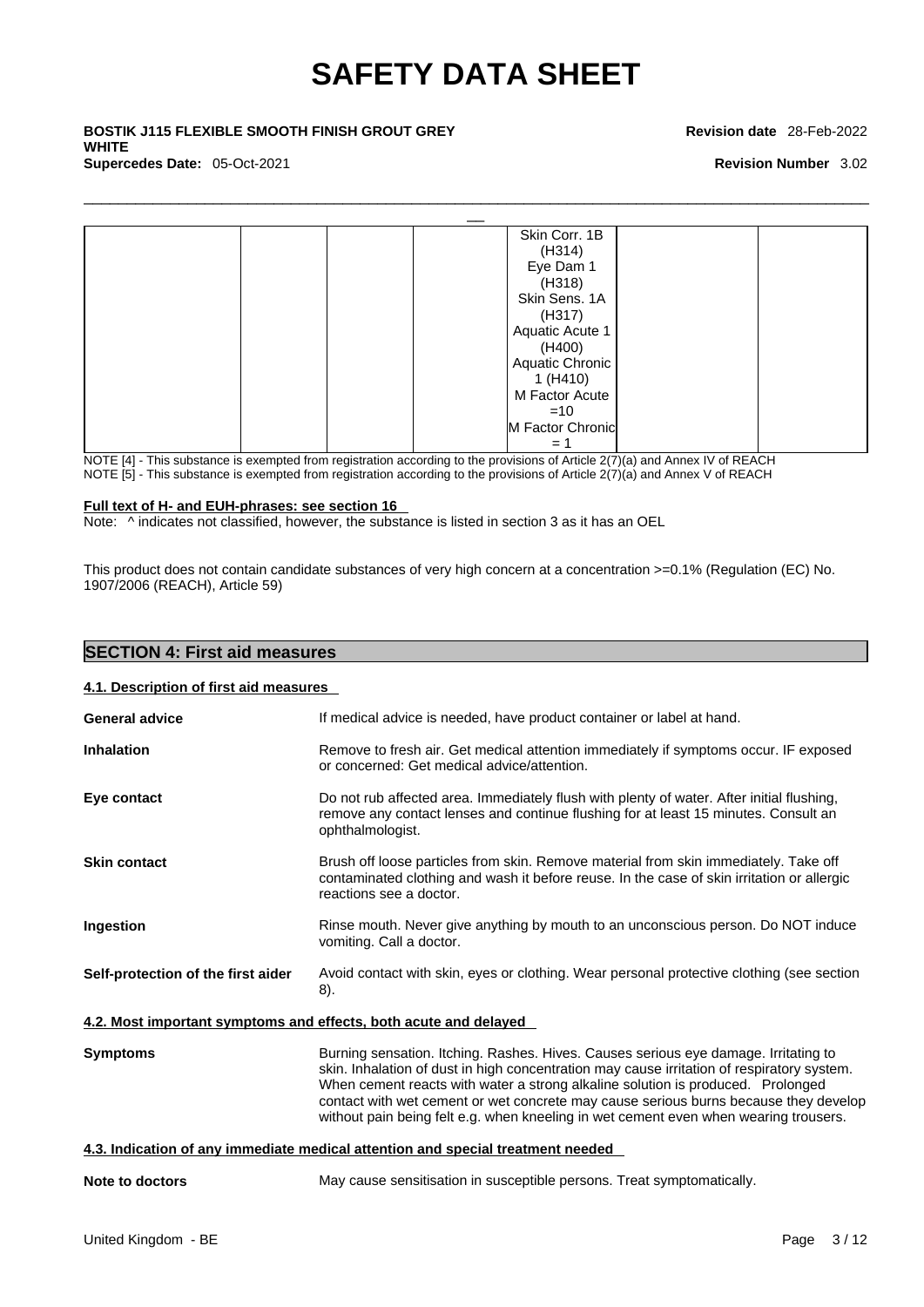\_\_ **BOSTIK J115 FLEXIBLE SMOOTH FINISH GROUT GREY WHITE Supercedes Date:** 05-Oct-2021 **Revision Number** 3.02

**Revision date** 28-Feb-2022

| <b>SECTION 5: Firefighting measures</b>                           |                                                                                                                                                                                                                                                              |
|-------------------------------------------------------------------|--------------------------------------------------------------------------------------------------------------------------------------------------------------------------------------------------------------------------------------------------------------|
| 5.1. Extinguishing media                                          |                                                                                                                                                                                                                                                              |
| <b>Suitable Extinguishing Media</b>                               | Use extinguishing measures that are appropriate to local circumstances and the<br>surrounding environment.                                                                                                                                                   |
| Unsuitable extinguishing media                                    | Full water jet. Do not scatter spilled material with high pressure water streams.                                                                                                                                                                            |
| 5.2. Special hazards arising from the substance or mixture        |                                                                                                                                                                                                                                                              |
| chemical                                                          | Specific hazards arising from the Product is or contains a sensitiser. May cause sensitisation by skin contact.                                                                                                                                              |
| <b>Hazardous combustion products</b>                              | Silicon dioxide.                                                                                                                                                                                                                                             |
| 5.3. Advice for firefighters                                      |                                                                                                                                                                                                                                                              |
| Special protective equipment and<br>precautions for fire-fighters | Firefighters should wear self-contained breathing apparatus and full firefighting turnout<br>gear. Use personal protection equipment.                                                                                                                        |
| <b>SECTION 6: Accidental release measures</b>                     |                                                                                                                                                                                                                                                              |
|                                                                   | 6.1. Personal precautions, protective equipment and emergency procedures                                                                                                                                                                                     |
| <b>Personal precautions</b>                                       | Avoid generation of dust. Do not get in eyes, on skin, or on clothing. Use personal<br>protective equipment as required.                                                                                                                                     |
| <b>Other information</b>                                          | Refer to protective measures listed in Sections 7 and 8.                                                                                                                                                                                                     |
| For emergency responders                                          | Use personal protection recommended in Section 8.                                                                                                                                                                                                            |
| 6.2. Environmental precautions                                    |                                                                                                                                                                                                                                                              |
| <b>Environmental precautions</b>                                  | Prevent product from entering drains. Do not allow to enter into soil/subsoil.                                                                                                                                                                               |
| 6.3. Methods and material for containment and cleaning up         |                                                                                                                                                                                                                                                              |
| <b>Methods for containment</b>                                    | Cover powder spill with plastic sheet or tarp to minimise spreading and keep powder dry.<br>Prevent dust cloud.                                                                                                                                              |
| Methods for cleaning up                                           | Do not dry sweep dust. Wet dust with water before sweeping or use a vacuum to collect<br>dust. Use appropriate personal protective equipment (PPE). Carefully shovel or sweep<br>up spilled material and place in suitable container. Avoid generating dust. |
| Prevention of secondary hazards                                   | Clean contaminated objects and areas thoroughly observing environmental regulations.                                                                                                                                                                         |
| 6.4. Reference to other sections                                  |                                                                                                                                                                                                                                                              |
| <b>Reference to other sections</b>                                | See section 8 for more information. See section 13 for more information.                                                                                                                                                                                     |

# **SECTION 7: Handling and storage**

### **7.1. Precautions for safe handling**

**Advice on safe handling** Ensure adequate ventilation. Avoid generation of dust. Avoid contact with skin, eyes or clothing. Use personal protection equipment. Take off contaminated clothing and wash it before reuse.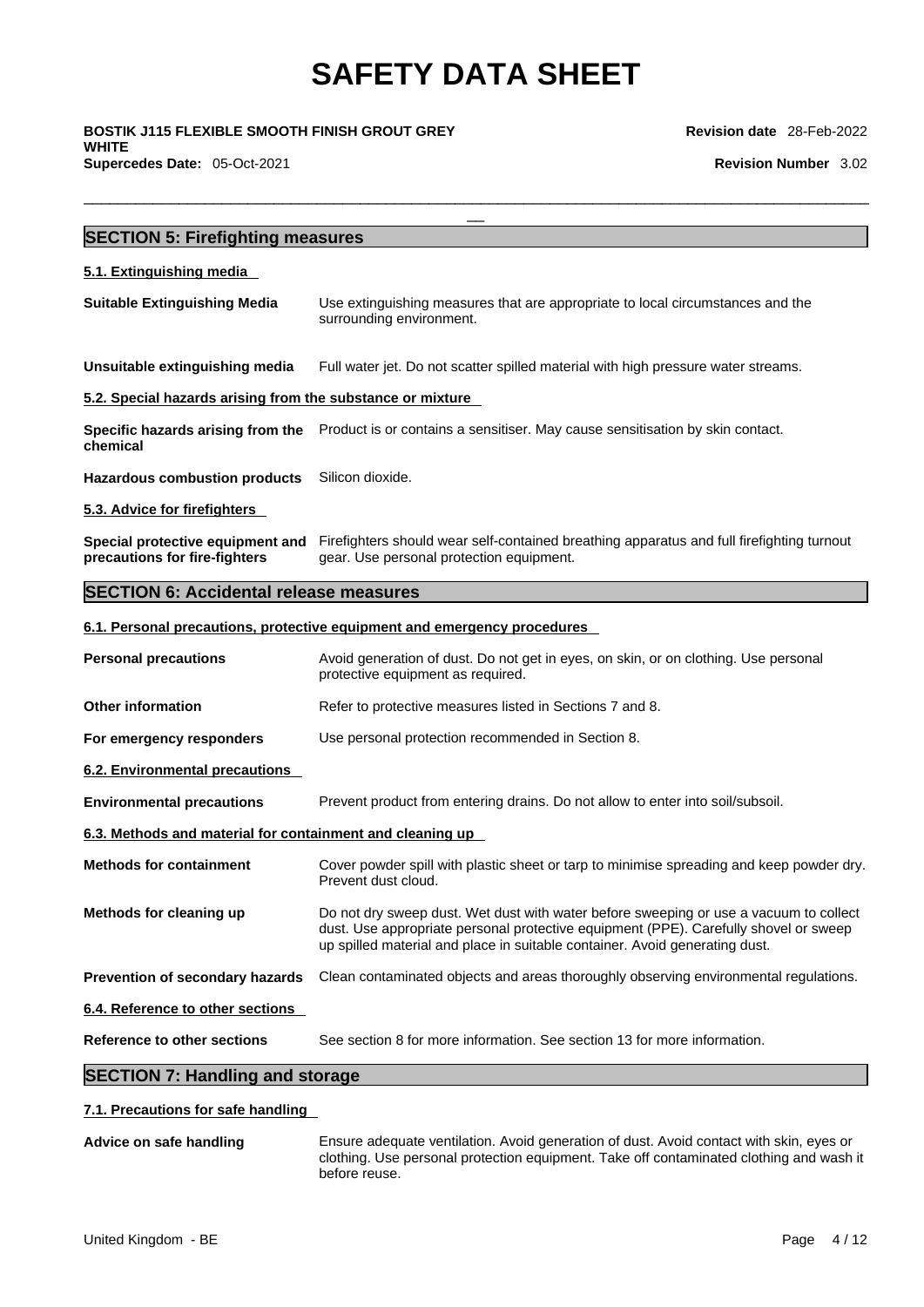$\Box$ 

\_\_ **BOSTIK J115 FLEXIBLE SMOOTH FINISH GROUT GREY WHITE Supercedes Date:** 05-Oct-2021 **Revision Number** 3.02

| General hygiene considerations                                    | Avoid contact with skin, eyes or clothing. Wear suitable gloves and eye/face protection.<br>Do not eat, drink or smoke when using this product.                                                                                                     |
|-------------------------------------------------------------------|-----------------------------------------------------------------------------------------------------------------------------------------------------------------------------------------------------------------------------------------------------|
| 7.2. Conditions for safe storage, including any incompatibilities |                                                                                                                                                                                                                                                     |
| <b>Storage Conditions</b>                                         | Keep containers tightly closed in a dry, cool and well-ventilated place. Store locked up.<br>Keep out of the reach of children. Keep the packing dry and well sealed to prevent<br>contamination and absorption of humidity. Protect from moisture. |
| 7.3. Specific end use(s)                                          |                                                                                                                                                                                                                                                     |
| Specific use(s)<br>Building and construction work.                |                                                                                                                                                                                                                                                     |
|                                                                   | Risk Management Methods (RMM) The information required is contained in this Safety Data Sheet.                                                                                                                                                      |
| Other information                                                 | Observe technical data sheet.                                                                                                                                                                                                                       |

# **SECTION 8: Exposure controls/personal protection**

### **8.1. Control parameters**

### **Exposure Limits**

| <b>Chemical name</b>                 | <b>European Union</b>     | <b>United Kingdom</b>                                                                                          |
|--------------------------------------|---------------------------|----------------------------------------------------------------------------------------------------------------|
| Quartz<br>14808-60-7                 | TWA: $0.1 \text{ mg/m}^3$ | TWA: $0.1 \text{ mg/m}^3$                                                                                      |
| <b>Portland Cement</b><br>65997-15-1 |                           | TWA: $10 \text{ mg/m}^3$<br>TWA: 4 mg/m <sup>3</sup><br>STEL: $30 \text{ mg/m}^3$<br>STEL: $12 \text{ mg/m}^3$ |
| Dust<br>RR-12364-8                   | -                         | TWA: $10 \text{ mg/m}^3$<br>TWA: 4 mg/m $3$<br>STEL: $30 \text{ mg/m}^3$<br>STEL: $12 \text{ mg/m}^3$          |

**Derived No Effect Level (DNEL)** No information available

**Predicted No Effect Concentration** No information available. **(PNEC)** 

**8.2. Exposure controls** 

| <b>Engineering controls</b>   | Ensure adequate ventilation, especially in confined areas. Vapours/aerosols must be<br>exhausted directly at the point of origin.                                                                                                                                                                                                                                                                                                                                                                                                                         |
|-------------------------------|-----------------------------------------------------------------------------------------------------------------------------------------------------------------------------------------------------------------------------------------------------------------------------------------------------------------------------------------------------------------------------------------------------------------------------------------------------------------------------------------------------------------------------------------------------------|
| Personal protective equipment |                                                                                                                                                                                                                                                                                                                                                                                                                                                                                                                                                           |
| <b>Eye/face protection</b>    | Use eye protection according to EN 166, designed to protect against powders and dusts.<br>Wear safety glasses with side shields (or goggles).                                                                                                                                                                                                                                                                                                                                                                                                             |
| <b>Hand protection</b>        | Wear protective gloves. Gloves must conform to standard EN 374. Ensure that the<br>breakthrough time of the glove material is not exceeded. Refer to glove supplier for<br>information on breakthrough time for specific gloves. For operations where prolonged or<br>repeated skin contact may occur, impervious gloves should be worn. The breakthrough<br>time of the gloves depends on the material and the thickness as well as the temperature.<br>Gloves should be replaced regularly and if there is any sign of damage to the glove<br>material. |
| Skin and body protection      | Suitable protective clothing. Gloves made of plastic or rubber. Avoid contact with skin,<br>eyes or clothing. Wear appropriate personal protective clothing to prevent skin contact.                                                                                                                                                                                                                                                                                                                                                                      |
| <b>Respiratory protection</b> | No protective equipment is needed under normal use conditions. If exposure limits are                                                                                                                                                                                                                                                                                                                                                                                                                                                                     |
|                               |                                                                                                                                                                                                                                                                                                                                                                                                                                                                                                                                                           |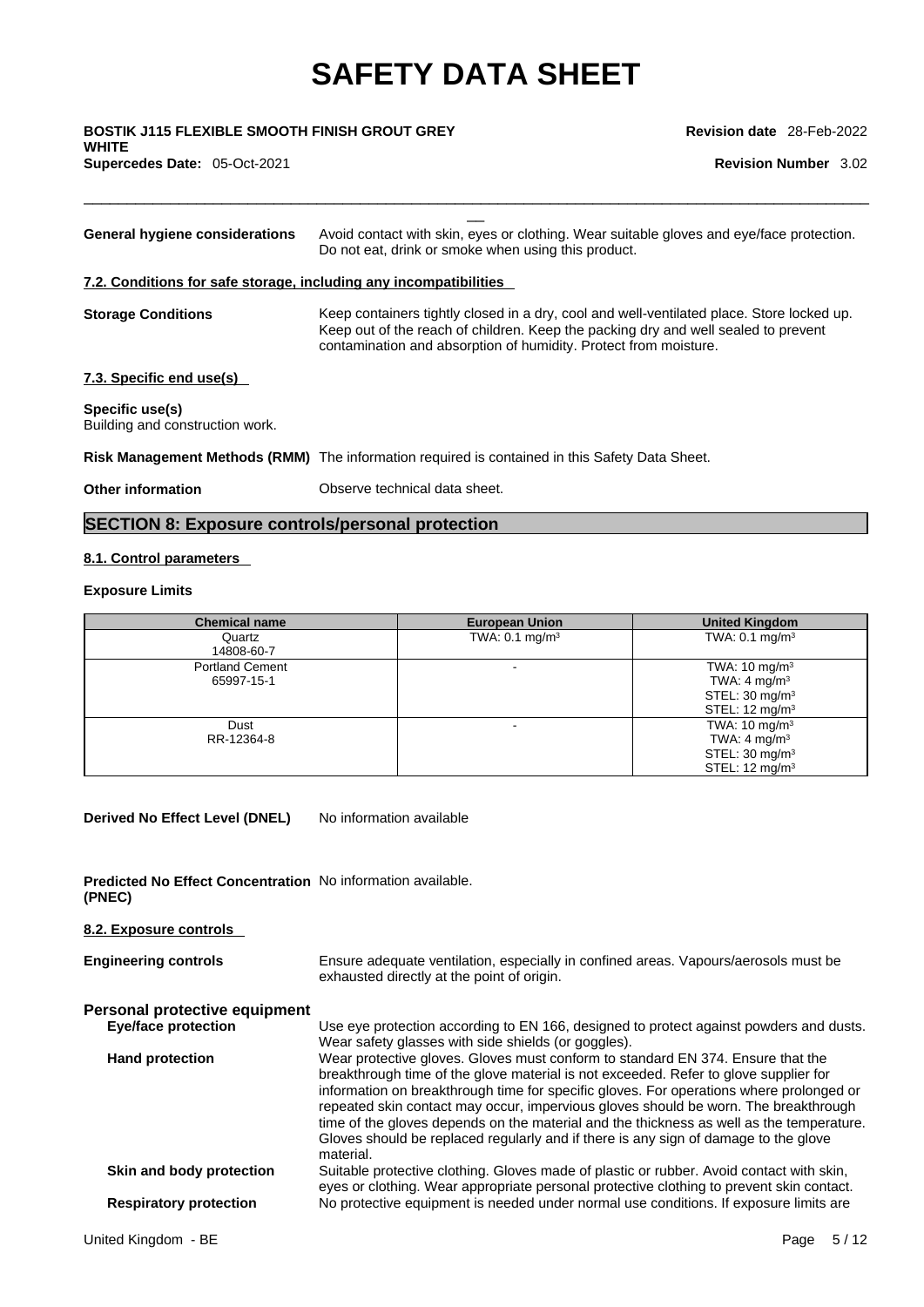$\Box$ 

\_\_ **BOSTIK J115 FLEXIBLE SMOOTH FINISH GROUT GREY WHITE Supercedes Date:** 05-Oct-2021 **Revision Number** 3.02

**Revision date** 28-Feb-2022

| <b>Recommended filter type:</b>                                                                       | generation of dust. Possible nuisance dust.<br>P <sub>2</sub> /P <sub>3</sub> filter or better. | exceeded or irritation is experienced, ventilation and evacuation may be required. Avoid<br>black. with filter for particulates. Wear a respirator conforming to EN 140 with Type |
|-------------------------------------------------------------------------------------------------------|-------------------------------------------------------------------------------------------------|-----------------------------------------------------------------------------------------------------------------------------------------------------------------------------------|
| Environmental exposure controls Do not allow into any sewer, on the ground or into any body of water. |                                                                                                 |                                                                                                                                                                                   |
| <b>SECTION 9: Physical and chemical properties</b>                                                    |                                                                                                 |                                                                                                                                                                                   |
| 9.1. Information on basic physical and chemical properties                                            |                                                                                                 |                                                                                                                                                                                   |
| <b>Physical state</b>                                                                                 | Solid                                                                                           |                                                                                                                                                                                   |
| Appearance                                                                                            | Powder                                                                                          |                                                                                                                                                                                   |
| Colour                                                                                                | Light yellow                                                                                    |                                                                                                                                                                                   |
| Odour                                                                                                 | No information available                                                                        |                                                                                                                                                                                   |
| <b>Odour threshold</b>                                                                                | No information available                                                                        |                                                                                                                                                                                   |
| <b>Property</b>                                                                                       | <b>Values</b>                                                                                   | Remarks • Method                                                                                                                                                                  |
| рH                                                                                                    | No data available                                                                               |                                                                                                                                                                                   |
| pH (as aqueous solution)                                                                              | >11                                                                                             |                                                                                                                                                                                   |
| Melting point / freezing point                                                                        | Not applicable .<br>°C                                                                          |                                                                                                                                                                                   |
| Initial boiling point and boiling                                                                     | Not applicable .<br>°C                                                                          |                                                                                                                                                                                   |
| range                                                                                                 |                                                                                                 |                                                                                                                                                                                   |
| <b>Flash point</b>                                                                                    | Not applicable . °C                                                                             |                                                                                                                                                                                   |
| <b>Evaporation rate</b>                                                                               | Not applicable.                                                                                 |                                                                                                                                                                                   |
| Flammability                                                                                          | No data available                                                                               |                                                                                                                                                                                   |
| <b>Flammability Limit in Air</b>                                                                      |                                                                                                 |                                                                                                                                                                                   |
| Upper flammability or explosive No data available<br>limits                                           |                                                                                                 |                                                                                                                                                                                   |
| Lower flammability or explosive No data available<br>limits                                           |                                                                                                 |                                                                                                                                                                                   |
| Vapour pressure                                                                                       | No data available                                                                               |                                                                                                                                                                                   |
| <b>Relative vapour density</b>                                                                        | No data available                                                                               |                                                                                                                                                                                   |
| <b>Relative density</b>                                                                               | No data available                                                                               |                                                                                                                                                                                   |
| Water solubility                                                                                      | Cement based products react and                                                                 |                                                                                                                                                                                   |
|                                                                                                       | solidify in contact with water                                                                  |                                                                                                                                                                                   |
| Solubility(ies)                                                                                       | No data available                                                                               |                                                                                                                                                                                   |
| <b>Partition coefficient</b>                                                                          | No data available                                                                               |                                                                                                                                                                                   |
| <b>Autoignition temperature</b>                                                                       | No data available                                                                               |                                                                                                                                                                                   |
| <b>Decomposition temperature</b>                                                                      | No data available                                                                               |                                                                                                                                                                                   |
| <b>Kinematic viscosity</b>                                                                            | Not applicable .                                                                                |                                                                                                                                                                                   |
| <b>Dynamic viscosity</b>                                                                              | Not applicable.                                                                                 |                                                                                                                                                                                   |
| <b>Explosive properties</b>                                                                           | No data available                                                                               |                                                                                                                                                                                   |
| <b>Oxidising properties</b>                                                                           | No data available                                                                               |                                                                                                                                                                                   |

| 9.2. Other information |                       |
|------------------------|-----------------------|
| Solid content (%)      | 100                   |
| <b>Softening Point</b> | Not relevant          |
| <b>VOC Content (%)</b> |                       |
| <b>Liquid Density</b>  | $1.8$ g/ml            |
| <b>Bulk density</b>    | 50-700<br>1.3<br>- um |

# **SECTION 10: Stability and reactivity**

#### **10.1. Reactivity**

**Reactivity Product cures with moisture.**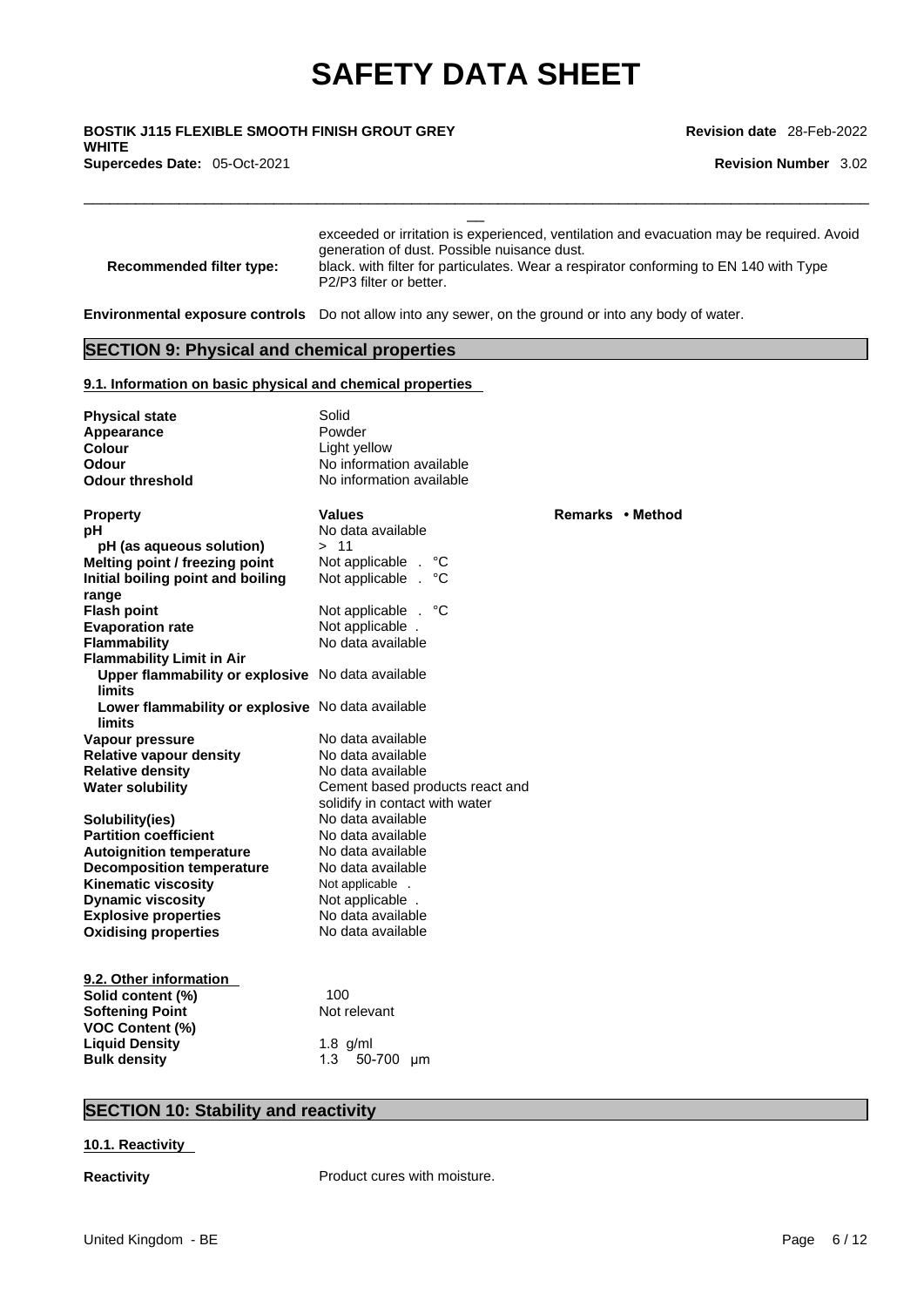**WHITE Supercedes Date:** 05-Oct-2021 **Revision Number** 3.02

| BOSTIK J115 FLEXIBLE SMOOTH FINISH GROUT GREY<br>WHITE           |                                                                                                                                        | <b>Revision date</b> 28-Feb-2022 |  |
|------------------------------------------------------------------|----------------------------------------------------------------------------------------------------------------------------------------|----------------------------------|--|
| Supercedes Date: 05-Oct-2021                                     |                                                                                                                                        | <b>Revision Number</b> 3.02      |  |
| 10.2. Chemical stability                                         |                                                                                                                                        |                                  |  |
| <b>Stability</b>                                                 | Keep away from Incompatible materials. Stable under recommended storage conditions.                                                    |                                  |  |
| <b>Explosion data</b>                                            |                                                                                                                                        |                                  |  |
| Sensitivity to mechanical                                        | None.                                                                                                                                  |                                  |  |
| impact<br>Sensitivity to static discharge                        | None.                                                                                                                                  |                                  |  |
| 10.3. Possibility of hazardous reactions                         |                                                                                                                                        |                                  |  |
| Possibility of hazardous reactions None under normal processing. |                                                                                                                                        |                                  |  |
| 10.4. Conditions to avoid                                        |                                                                                                                                        |                                  |  |
| <b>Conditions to avoid</b>                                       | Product cures with moisture. Protect from moisture.                                                                                    |                                  |  |
| 10.5. Incompatible materials                                     |                                                                                                                                        |                                  |  |
| <b>Incompatible materials</b>                                    | Strong acids. Strong bases. Strong oxidising agents. Acids. Aluminium.                                                                 |                                  |  |
| 10.6. Hazardous decomposition products                           |                                                                                                                                        |                                  |  |
| <b>Hazardous decomposition</b><br>products                       | None under normal use conditions. Stable under recommended storage conditions.                                                         |                                  |  |
| <b>SECTION 11: Toxicological information</b>                     |                                                                                                                                        |                                  |  |
| 11.1. Information on toxicological effects                       |                                                                                                                                        |                                  |  |
| Information on likely routes of exposure                         |                                                                                                                                        |                                  |  |
| <b>Product Information</b>                                       |                                                                                                                                        |                                  |  |
| <b>Inhalation</b>                                                | Specific test data for the substance or mixture is not available. May cause irritation of<br>respiratory tract.                        |                                  |  |
| Eye contact                                                      | Specific test data for the substance or mixture is not available. Causes serious eye<br>damage. May cause irreversible damage to eyes. |                                  |  |
|                                                                  |                                                                                                                                        |                                  |  |

| <b>Skin contact</b> | Specific test data for the substance or mixture is not available. May cause sensitisation |
|---------------------|-------------------------------------------------------------------------------------------|
|                     | by skin contact. Repeated or prolonged skin contact may cause allergic reactions with     |
|                     | susceptible persons. (based on components). Causes skin irritation.                       |
|                     |                                                                                           |

**Ingestion Specific test data for the substance or mixture is not available. Ingestion may cause** gastrointestinal irritation, nausea, vomiting and diarrhoea.

**Symptoms related to the physical, chemical and toxicological characteristics** 

**Symptoms** Redness. Burning. May cause blindness. Itching. Rashes. Hives. May cause redness and tearing of the eyes.

## **Numerical measures of toxicity**

### **Acute toxicity**

### **Component Information**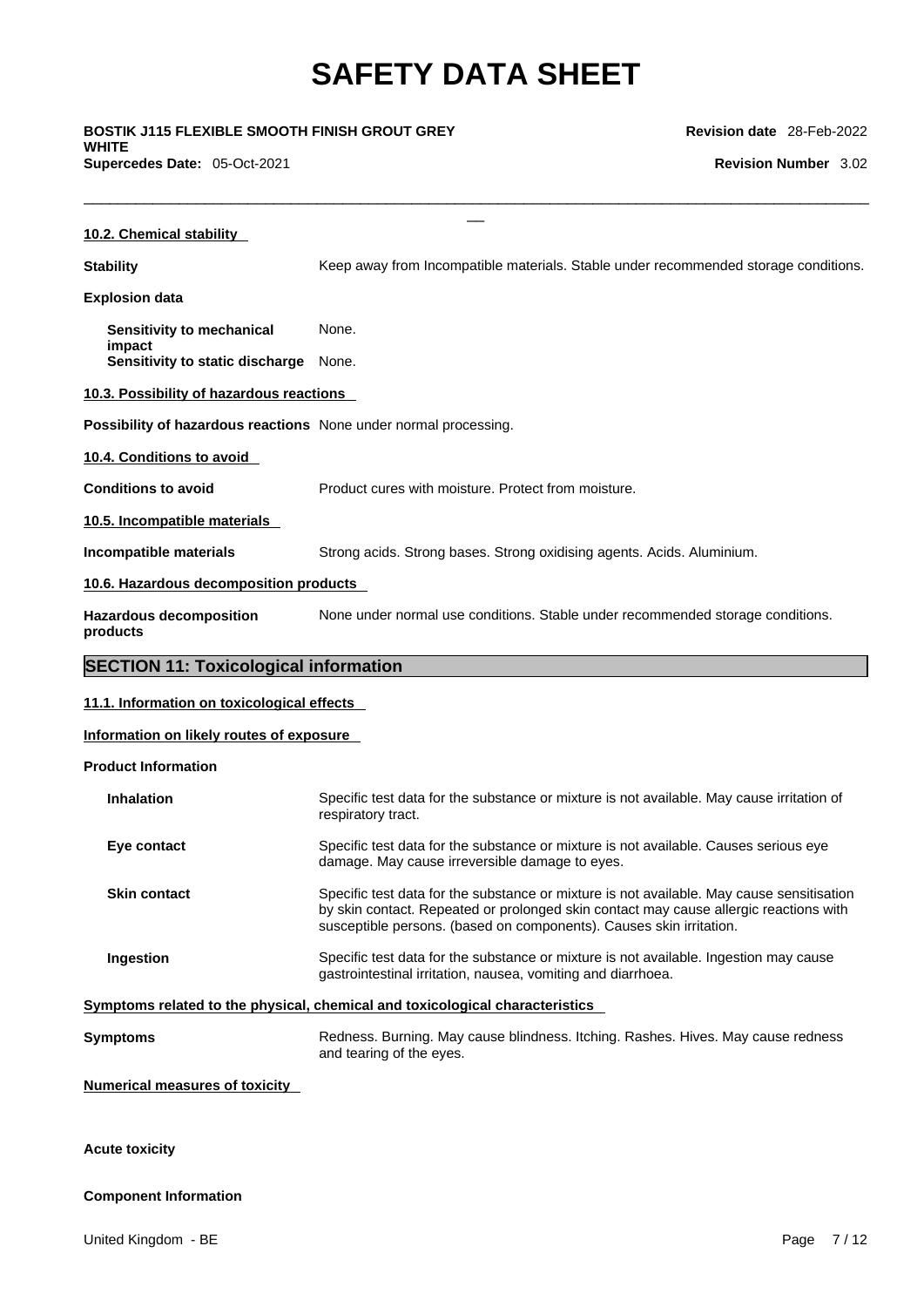# \_\_ **BOSTIK J115 FLEXIBLE SMOOTH FINISH GROUT GREY WHITE Supercedes Date:** 05-Oct-2021 **Revision Number** 3.02

**Revision date** 28-Feb-2022

| Chemical name                                             | Oral LD50                    | Dermal LD50                              | Inhalation LC50 |
|-----------------------------------------------------------|------------------------------|------------------------------------------|-----------------|
| Quartz<br>14808-60-7                                      | >2000 mg/kg (Rattus)         |                                          |                 |
| <b>Portland Cement</b><br>65997-15-1                      | LD50 $>$ 2000 mg/Kg (Rattus) | LD50 >2000 mg/Kg                         |                 |
| 2-octyl-2H-isothiazol-3-one<br><b>[OIT]</b><br>26530-20-1 | $=125$ mg/kg (Rattus)        | $= 690$ mg/kg (Oryctolagus<br>cuniculus) |                 |

### **Delayed and immediate effects as well as chronic effects from short and long-term exposure**

**Skin corrosion/irritation** Classification based on data available for ingredients. Irritating to skin.

 $\Box$ 

2-octyl-2H-isothiazol-3-one [OIT] (26530-20-1)

| Method                     | Species       | IExposure route | <b>Effective dose</b> | <b>Exposure time</b> | <b>IResults</b>  |
|----------------------------|---------------|-----------------|-----------------------|----------------------|------------------|
| <b>IOECD Test No. 404:</b> | <b>Rabbit</b> | Dermal          |                       |                      | <b>Corrosive</b> |
| Acute Dermal               |               |                 |                       |                      |                  |
| Irritation/Corrosion       |               |                 |                       |                      |                  |

**Serious eye damage/eye irritation** Classification based on data available for ingredients. Causes burns. Risk of serious damage to eyes.

**Respiratory or skin sensitisation** May cause sensitisation by skin contact.

2-octyl-2H-isothiazol-3-one [OIT] (26530-20-1)

| Method                                                              | Species                           | Exposure route                                                    | <b>Results</b> |
|---------------------------------------------------------------------|-----------------------------------|-------------------------------------------------------------------|----------------|
| OECD Test No. 429: Skin<br>Sensitisation: Local Lymph Node<br>Assay | Mouse                             |                                                                   | sensitising    |
| Germ cell mutagenicity                                              |                                   | Based on available data, the classification criteria are not met. |                |
| Carcinogenicity                                                     |                                   | Based on available data, the classification criteria are not met. |                |
| <b>Reproductive toxicity</b>                                        |                                   | Based on available data, the classification criteria are not met. |                |
| <b>STOT - single exposure</b>                                       | May cause respiratory irritation. |                                                                   |                |
| <b>STOT - repeated exposure</b>                                     |                                   | Based on available data, the classification criteria are not met. |                |
| <b>Aspiration hazard</b>                                            |                                   | Based on available data, the classification criteria are not met. |                |
| 11.2. Information on other hazards                                  |                                   |                                                                   |                |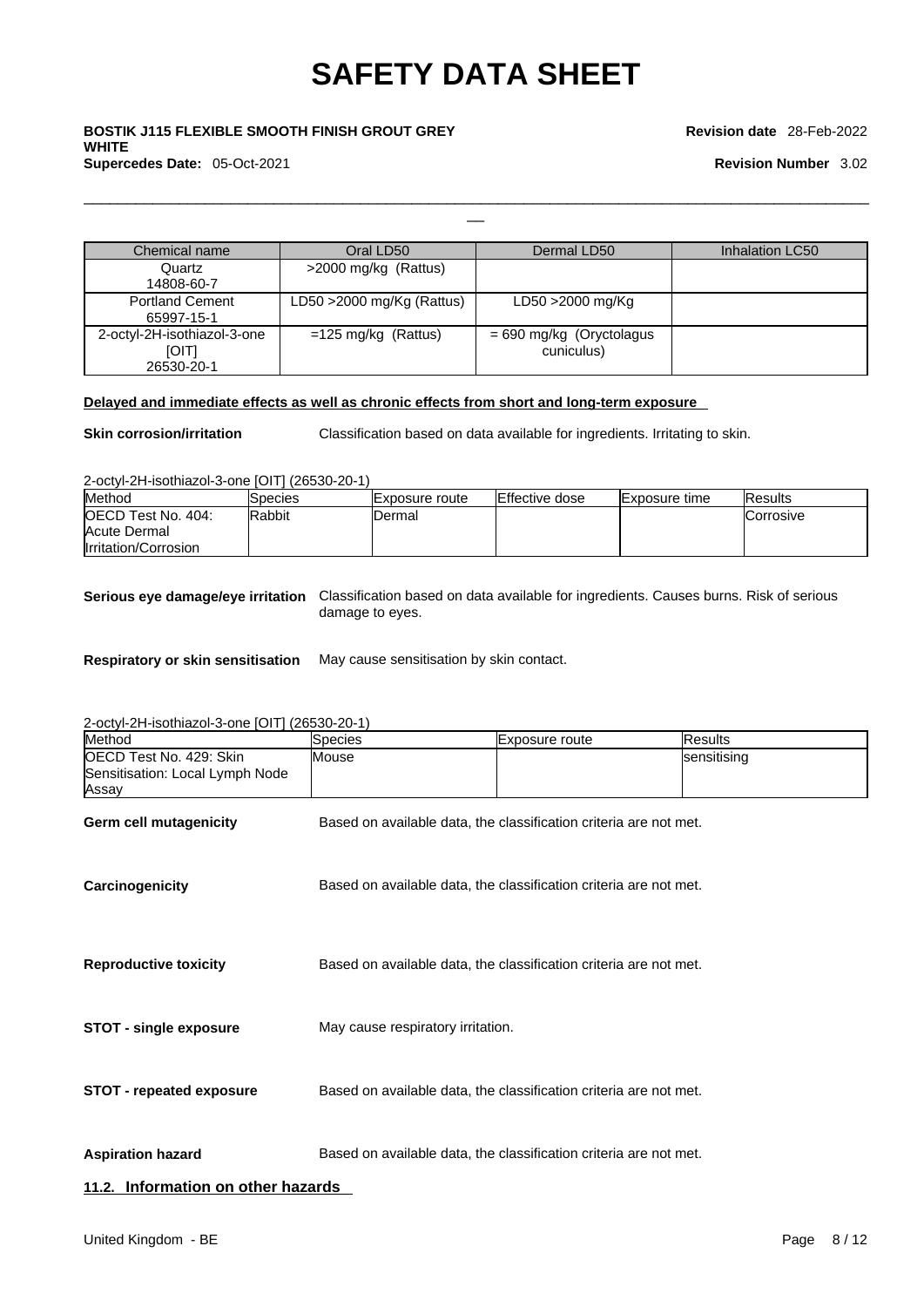$\Box$ 

\_\_ **BOSTIK J115 FLEXIBLE SMOOTH FINISH GROUT GREY WHITE Supercedes Date:** 05-Oct-2021 **Revision Number** 3.02

**Revision date** 28-Feb-2022

#### **11.2.1. Endocrine disrupting properties**

**Endocrine disrupting properties** No information available.

#### **11.2.2. Other information**

**Other adverse effects** No information available.

### **SECTION 12: Ecological information**

#### **12.1. Toxicity**

#### **Ecotoxicity**

| Chemical name            | Algae/aguatic        | Fish           | Toxicity to    | Crustacea    | M-Factor | M-Factor    |
|--------------------------|----------------------|----------------|----------------|--------------|----------|-------------|
|                          | plants               |                | microorganisms |              |          | (long-term) |
| 2-octyl-2H-isothiazol-3- | $EC50(72h) =$        | $LC50 (96h) =$ |                | EC50 (48h)   | 10       |             |
| one [OIT]                | $0.084 \text{ ma/L}$ | $0.036$ mg/L   |                | $=0.42$ mg/L |          |             |
| 26530-20-1               | (Scenedesmus         | (Oncorhynchus  |                | (OECD 202)   |          |             |
|                          | subspicatus)         | mykiss) (OECD  |                |              |          |             |
|                          | (OECD 201)           | 203)           |                |              |          |             |

### **12.2. Persistence and degradability**

**Persistence and degradability** No information available.

| <b>Component Information</b>                   |                      |                        |                       |
|------------------------------------------------|----------------------|------------------------|-----------------------|
| 2-octyl-2H-isothiazol-3-one [OIT] (26530-20-1) |                      |                        |                       |
| Method                                         | <b>Exposure time</b> | <b>Value</b>           | <b>Results</b>        |
| OECD Test No. 309: Aerobic                     |                      | $H$ alf-life 0.6-1.4 d | Readily biodegradable |
| <b>Mineralization in Surface Water -</b>       |                      |                        |                       |
| <b>Simulation Biodegradation Test</b>          |                      |                        |                       |

#### **12.3. Bioaccumulative potential**

**Bioaccumulation** There is no data for this product.

#### **Component Information**

| Chemical name                                   | <b>Partition coefficient</b> | Bioconcentration factor (BCF) |
|-------------------------------------------------|------------------------------|-------------------------------|
| Quartz<br>14808-60-7                            |                              |                               |
| 2-octyl-2H-isothiazol-3-one [OIT]<br>26530-20-1 | 2.92                         |                               |

#### **12.4. Mobility in soil**

**Mobility in soil** No information available.

#### **12.5. Results of PBT and vPvB assessment**

**PBT and vPvB assessment** The product does not contain any substance(s) classified as PBT or vPvB.

| Chemical name                     | PBT and vPvB assessment         |
|-----------------------------------|---------------------------------|
| 2-octyl-2H-isothiazol-3-one [OIT] | The substance is not PBT / vPvB |
| 26530-20-1                        |                                 |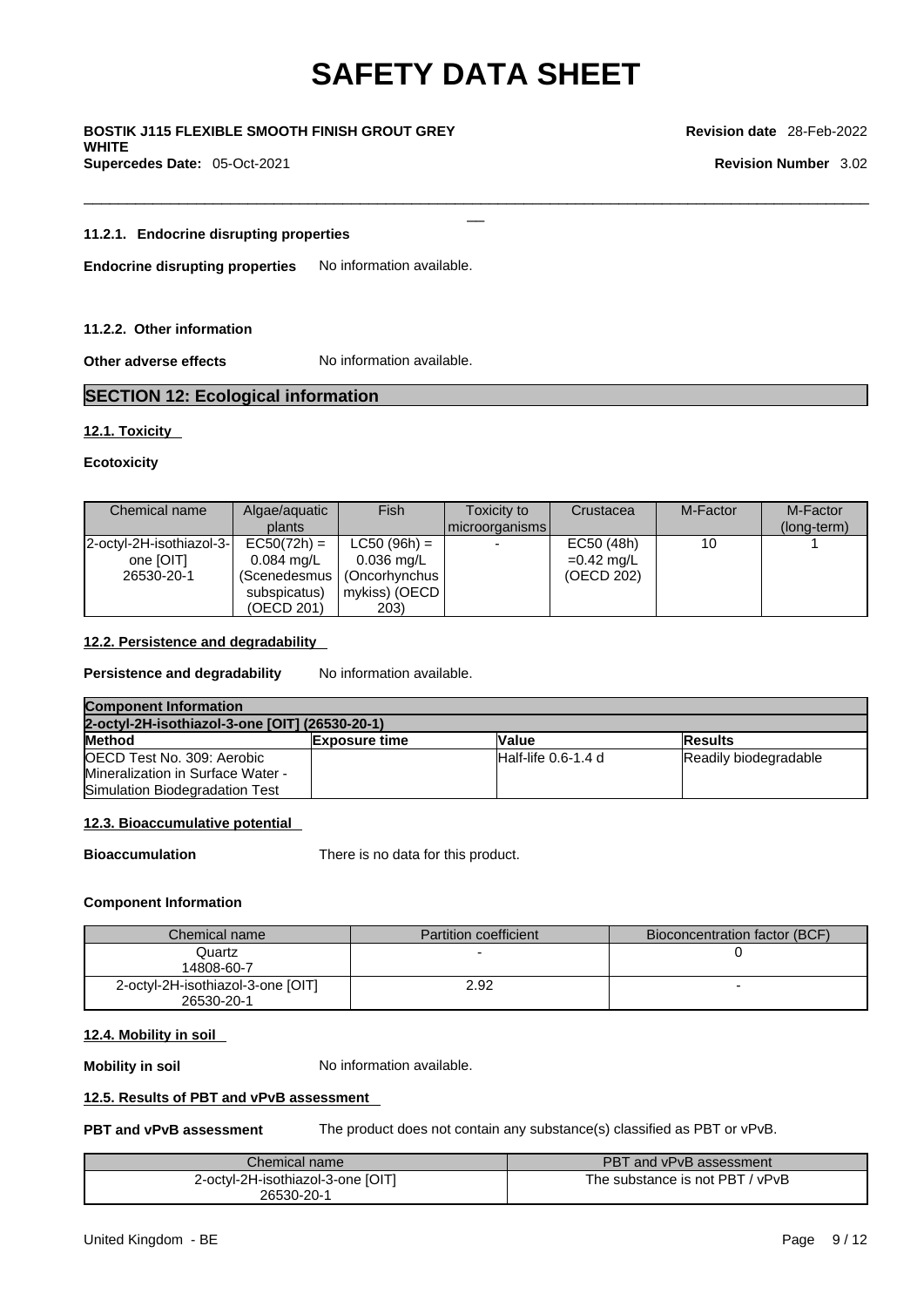$\Box$ 

\_\_ **BOSTIK J115 FLEXIBLE SMOOTH FINISH GROUT GREY WHITE Supercedes Date:** 05-Oct-2021 **Revision Number** 3.02

| 12.6. Other adverse effects |  |
|-----------------------------|--|
|                             |  |

**Other adverse effects** No information available.

# **SECTION 13: Disposal considerations**

#### **13.1. Waste treatment methods**

| Waste from residues/unused<br>products | Dispose of contents/container in accordance with local, regional, national, and<br>international regulations as applicable. Dispose of waste in accordance with<br>environmental legislation.                                                                                                                                                                                                       |
|----------------------------------------|-----------------------------------------------------------------------------------------------------------------------------------------------------------------------------------------------------------------------------------------------------------------------------------------------------------------------------------------------------------------------------------------------------|
| Contaminated packaging                 | Do not reuse empty containers. Handle contaminated packages in the same way as the<br>product itself.                                                                                                                                                                                                                                                                                               |
| <b>European Waste Catalogue</b>        | 17,09,04 mixed construction and demolition wastes other than those mentioned in 17,09<br>01, 17 09 02 and 17 09 03<br>10 13 06 particulates and dust (except 10 13 12 and 10 13 13)<br>Cured product can be treated as construction waste. In the management of larger<br>quantities consult with local authorities and local waste disposal company<br>10 13 14 waste concrete and concrete sludge |
| <b>Other information</b>               | Waste codes should be assigned by the user based on the application for which the<br>product was used.                                                                                                                                                                                                                                                                                              |

## **SECTION 14: Transport information**

| Land transport (ADR/RID)        |                                                                         |                |
|---------------------------------|-------------------------------------------------------------------------|----------------|
| 14.1 UN number or ID number     | Not regulated                                                           |                |
| 14.2 Proper Shipping Name       | Not regulated                                                           |                |
| 14.3 Transport hazard class(es) | Not regulated                                                           |                |
| 14.4 Packing group              | Not regulated                                                           |                |
| 14.5 Environmental hazards      | Not applicable                                                          |                |
| <b>14.6 Special Provisions</b>  | None                                                                    |                |
|                                 |                                                                         |                |
| <b>IMDG</b>                     |                                                                         |                |
| 14.1 UN number or ID number     | Not regulated                                                           |                |
| 14.2 Proper Shipping Name       | Not regulated                                                           |                |
| 14.3 Transport hazard class(es) | Not regulated                                                           |                |
| 14.4 Packing group              | Not regulated                                                           |                |
| 14.5 Marine pollutant           | ΝP                                                                      |                |
| <b>14.6 Special Provisions</b>  | None                                                                    |                |
|                                 | 14.7 Transport in bulk according to Annex II of MARPOL and the IBC Code | Not applicable |
|                                 |                                                                         |                |
|                                 |                                                                         |                |

| Air transport (ICAO-TI / IATA-DGR) |                |  |  |
|------------------------------------|----------------|--|--|
| 14.1 UN number or ID number        | Not regulated  |  |  |
| 14.2 Proper Shipping Name          | Not regulated  |  |  |
| 14.3 Transport hazard class(es)    | Not regulated  |  |  |
| 14.4 Packing group                 | Not regulated  |  |  |
| <b>14.5 Environmental hazards</b>  | Not applicable |  |  |
| <b>14.6 Special Provisions</b>     | None           |  |  |

### **Section 15: REGULATORY INFORMATION**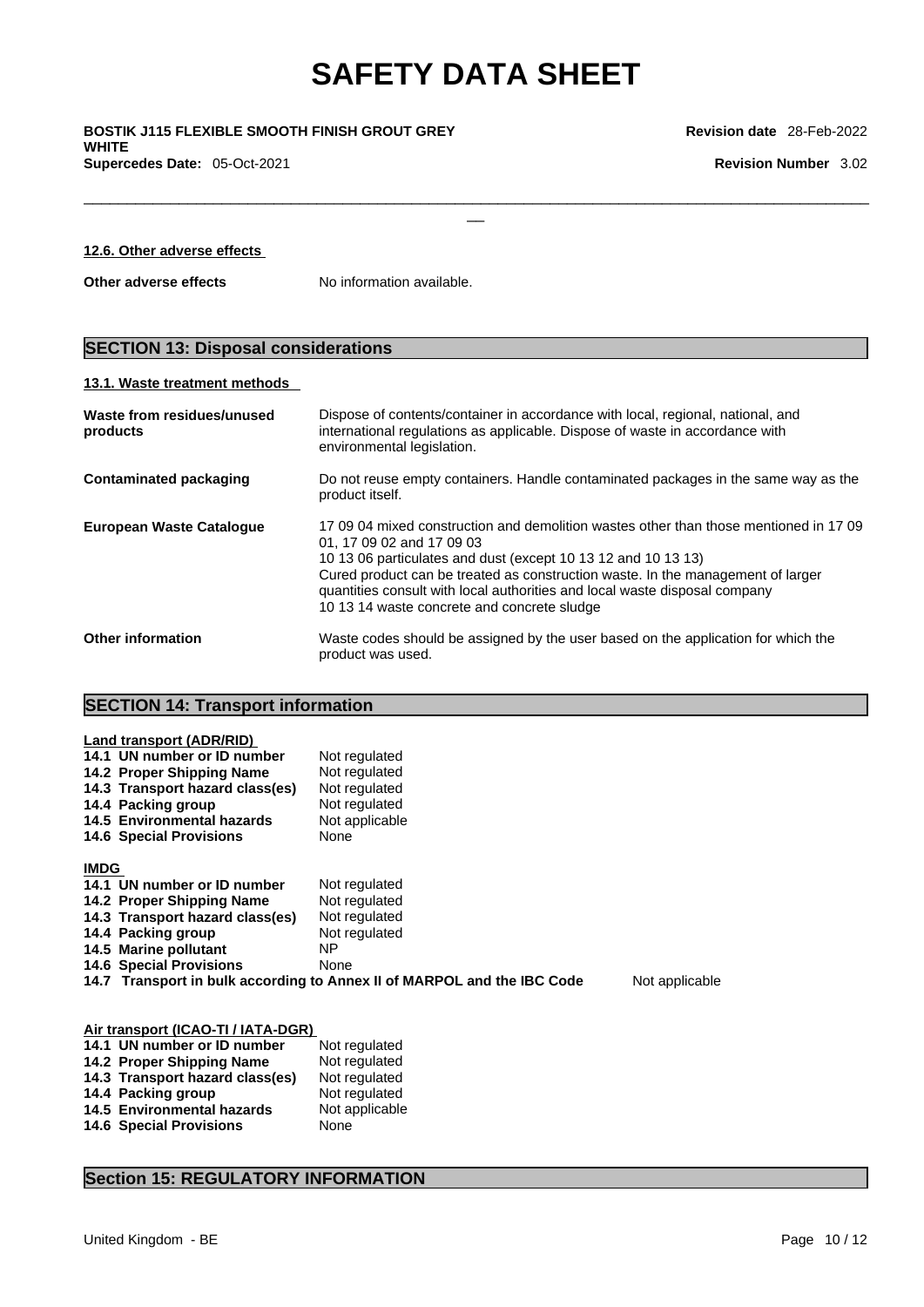# \_\_ **BOSTIK J115 FLEXIBLE SMOOTH FINISH GROUT GREY WHITE Supercedes Date:** 05-Oct-2021 **Revision Number** 3.02

#### **15.1. Safety, health and environmental regulations/legislation specific for the substance or mixture**

#### **European Union**

Take note of Directive 98/24/EC on the protection of the health and safety of workers from the risks related to chemical agents at work

 $\Box$ 

Check whether measures in accordance with Directive 94/33/EC for the protection of young people at work must be taken.

Take note of Directive 92/85/EC on the protection of pregnant and breastfeeding women at work

#### **Registration, Evaluation, Authorization, and Restriction of Chemicals (REACh) Regulation (EC 1907/2006)**

#### **SVHC: Substances of Very High Concern for Authorisation:**

This product does not contain candidate substances of very high concern at a concentration >=0.1% (Regulation (EC) No. 1907/2006 (REACH), Article 59)

#### **EU-REACH (1907/2006) - Annex XVII - Substances subject to Restriction**

This product contains one or more substance(s) subject to restriction (Regulation (EC) No. 1907/2006 (REACH), Annex XVII).

| Chemical name                  | <b>CAS No</b> | Restricted substance per REACH<br>: XVII<br>Annex |
|--------------------------------|---------------|---------------------------------------------------|
| Cement<br>ortland <sup>,</sup> | 65997<br>     |                                                   |

**47** where product supplied with reducing agent the packaging must be marked with the storage conditions and storage period appropriate to maintaining the activity of the reducing agent to keep the content of soluble chromium VI below 2mg/Kg.

#### **Substance subject to authorisation per REACH Annex XIV**

This product does not contain substances subject to authorisation (Regulation (EC) No. 1907/2006 (REACH), Annex XIV)

**Ozone-depleting substances (ODS) regulation (EC) 1005/2009**

Not applicable

**Persistent Organic Pollutants** Not applicable

#### **National regulations**

#### **15.2. Chemical safety assessment**

Chemical Safety Assessments have been carried out by the Reach registrants for substances registered at >10 tpa. No Chemical Safety Assessment has been carried out for this mixture

### **SECTION 16: Other information**

#### **Key or legend to abbreviations and acronyms used in the safety data sheet**

#### **Full text of H-Statements referred to under section 3**

H301 - Toxic if swallowed

H311 - Toxic in contact with skin

H314 - Causes severe skin burns and eye damage

H315 - Causes skin irritation